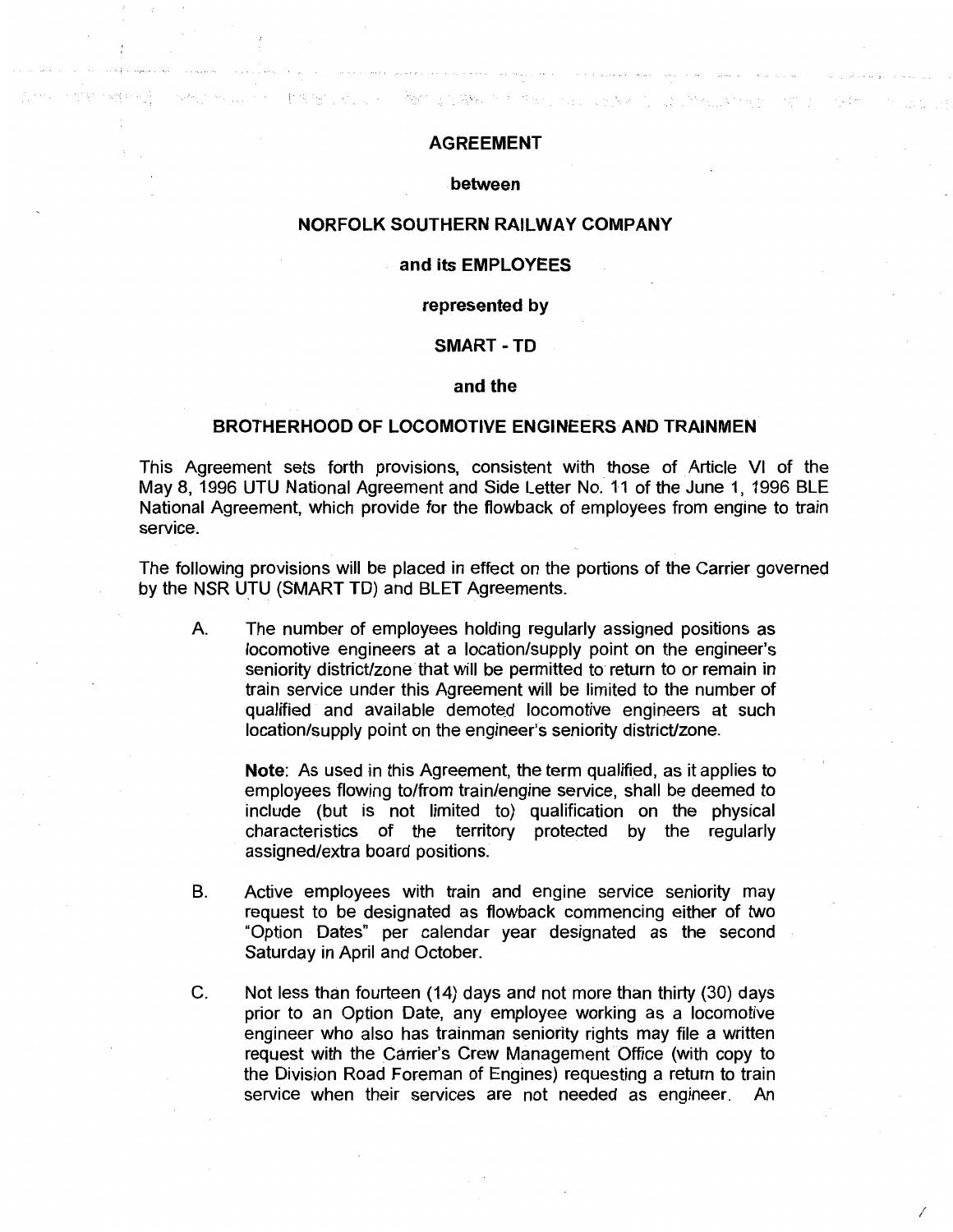employee's request to remove his/her flowback designation must also be made at this time and in this manner.

and the second process of the second second second second second second second second second second second second second second second second second second second second second second second second second second second sec

a a concert con

Sales States

Source of American State Communication

 $\Delta \sim 100$ 

Benefict Profile Settlement

**Contractor** 

**Note:** Employees who receive flowback designation as a result of this Agreement are not required to resubmit their request to maintain flowback designation on subsequent Option Dates.

Subject to (A)-(C) above above, each employee holding a regularly assigned position as a locomotive engineer who has a valid request on file pursuant to this Agreement will be notified no less than five (5) days before the Option Date, in seniority order (based upon engineer's seniority date), that he or she will be designated as flowback and permitted to work in train service when his/her service as engineer is not needed.

Not less than five (5) days prior to the Option Date, any ground service vacancies created by newly designated flowback employees will be advertised for bid.

D. An employee exercising train service seniority rights under this Agreement will be added to the ground service extra board at 12:01 a.m. on the Option Date.

It will be the employee's responsibility to be qualified on the territory to which an exercise of seniority is made. The Carrier will not be required to provide compensation for such qualification.

- E. An employee returning to train service under this Agreement will be treated, during all time in train service resulting from the exercise of rights granted hereunder, as "non-protected" trainmen ineligible for any form of payment (including guarantees, productivity fund buyouts, allowances and arbitraries) or benefit available to "protected" trainmen under any applicable existing or future crew consist agreements.
- F. Demoted engineers who receive the flowback designation and are working in train service will not have the right to voluntarily return to their former craft until the next Option Date, and subject to proper request to rescind their flowback designation, unless there is no longer a ground service position at the location/supply point.
- G. In filling permanent engineer vacancies and adding engineers to the extra board, employees who returned to train service under this agreement will be subject to force assignment in reverse engineer seniority order at the location/supply point once the need for engineers exceeds the number of non-flowback, demoted.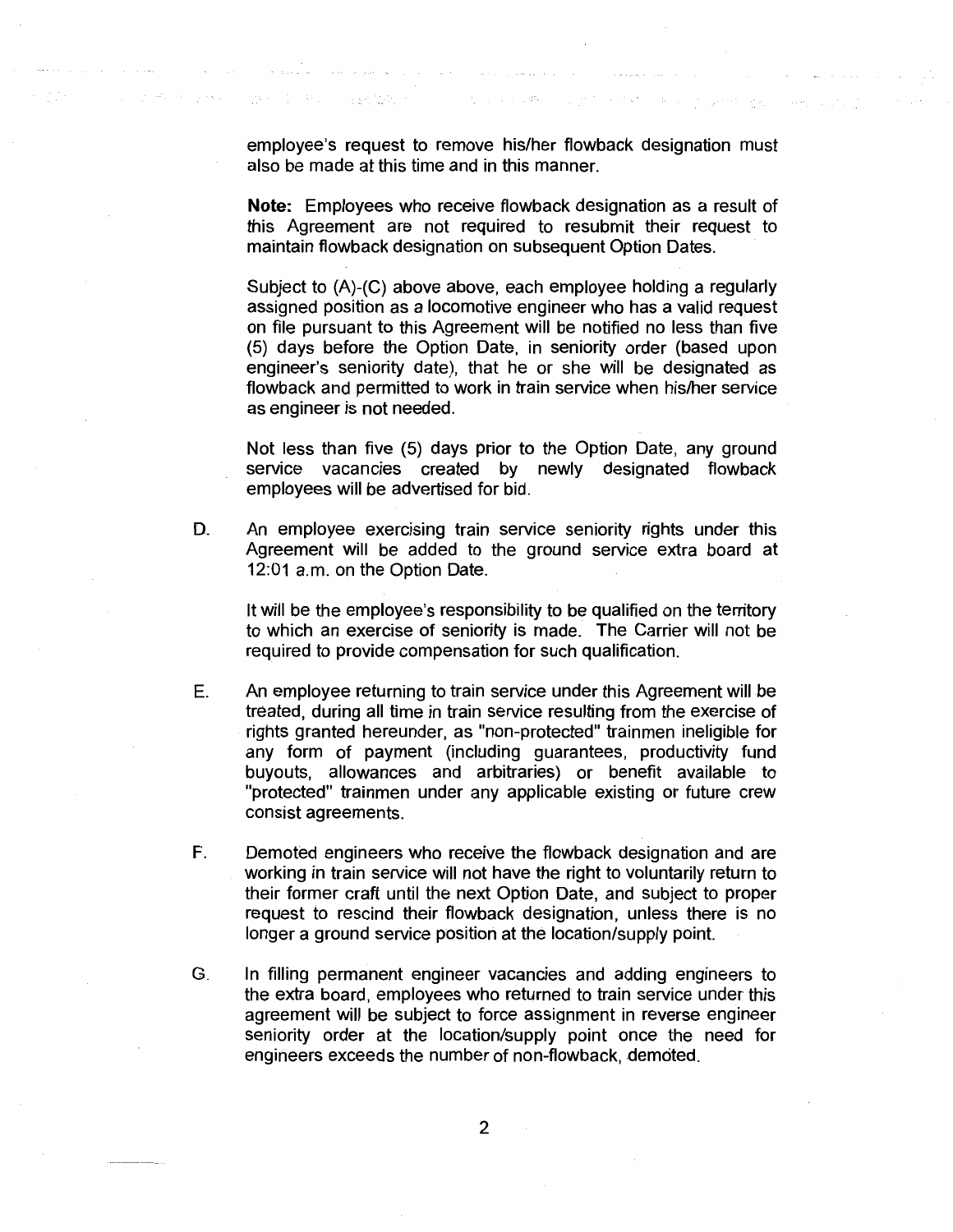H. When it becomes necessary to reduce the number of engineers at a location/supply point, engineers designated as flowback engineers will be returned to train service (in engineer's seniority order) ahead of other engineers. If the reduction in engineers at a location/supply point exceeds the number of engineers designated as flowback or there are no engineers designated as flowback at the location /supply point; engineers who are not designated as flowback will be sent to train service in reverse seniority order.

**的"做"。 ; ... ; ... ; ... ; ... ; ... ; ... ; ... ; ... ; ... ; ... ; ... ; ... ; ... ; ... ; ... ; ... ; ... ; .** 

الهنبداء المرابيب والممتل الميلية اليعتمية فأمحم وتعليمه محمدا

I. . The parties agree that the process by which temporary engineer vacancies are filled remains unchanged by the terms of this Agreement, except engineers in train service as a result of this Agreement will be called after other demoted engineers to protect temporary engineer vacancies.

This Agreement takes effect on November 1, 2016. Any party to this Agreement may cancel and void this agreement by giving thirty (30) days written notice to all parties signatory to the agreement. However, prior to such written notice the parties will meet within thirty (30) days, upon all parties being notified in writing that one or more of the parties desire to cancel the agreement and the reasons. If the parties are unable to resolve the differences any party then may serve the thirty (30) day notice to cancel the Agreement. It is understood this agreement alters other agreements only to the extent necessary to give it effect. The parties will meet to discuss any issues that arise.<br>Signed in Norfolk, Virginia, this  $\frac{1}{2}$   $\frac{h}{2}$  day of  $\theta$  ecember . . 2016.

Signed in Norfolk, Virginia, this

FOR THE ORGANIZATIONS:

FOR THE CARRIER:

M. H. Cook, General Chairman SMART-TD

Z1. Z.

M. L Wallace, General Chairman Brotherhood of .Locomotive Engineers and Trainmen

and a cardial

Jeremy D. Moore, Assistant Vice President Labor Relations Norfolk Southern Railway Company

. . . . . ·~ . *;r* .... •• ; *::·* .··~